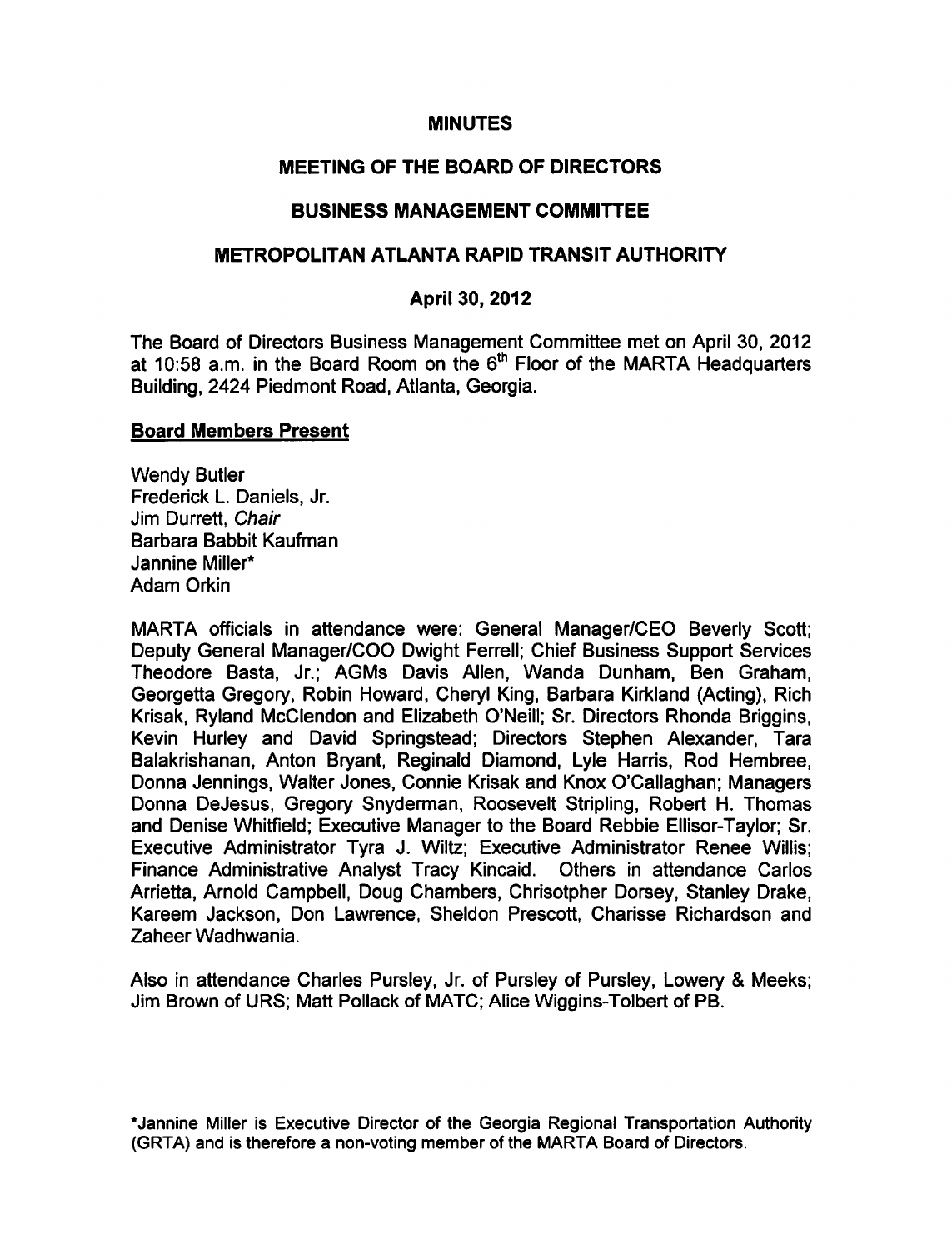## Approval of the March 26, 2012 Business Management Committee Meeting **Minutes**

On motion by Mr. Daniels seconded by Mrs. Kaufman, the minutes were unanimously approved by a vote of 5 to 0, with 5 members present.

## Resolution Authorizing the Execution of a Federal Transit Administration New Freedom Program Subqrant Agreement With Dekalb County

Mr. O'Callaghan presented this resolution for Board of Directors approval authorizing the General Manager/CEO or her delegate to execute, on behalf of MARTA, a Federal Transit Administration (FTA) New Freedom Program subgrant agreement with DeKalb County, which would pass-through \$218,557 in FTA New Freedom funding to the County for (1) continuation of the DeKalb Transportation Augmentation Provided for Elderly and Disabled (TAPED) voucher and broker trip transportation project and (2) expansion of the project to include Mobility Management and Travel Training for DeKalb County residents with disabilities, including older adults and persons with Limited English Proficiency who have disabilities.

On motion by Mrs. Butler seconded by Mrs. Kaufman, the resolution was unanimously approved by a vote of  $5$  to 0, with  $5$  members present.

Mr. Daniels asked if MARTA's costs would be covered.

Mr. O'Callaghan said yes. The FTA grant would cover the associated MARTA staff program administration costs.

#### Resolution Authorizing the Execution of a Federal Transit Administration New Freedom Program Subgrant Agreement With Cobb County

Mr. O'Callghan presented this resolution for Board of Directors approval authorizing the General Manager/CEO or her delegate to to execute, on behalf of MARTA, a Federal Transit Administration (FTA) New Freedom Program subgrant agreement with Cobb County, which would pass-through \$527,850 in FTA New Freedom funding to the County for the Cobb County Disabled Persons Voucher Program. Cobb County's Department of Transportation would utilize this funding to provide transportation vouchers to persons with disabilities in Cobb County,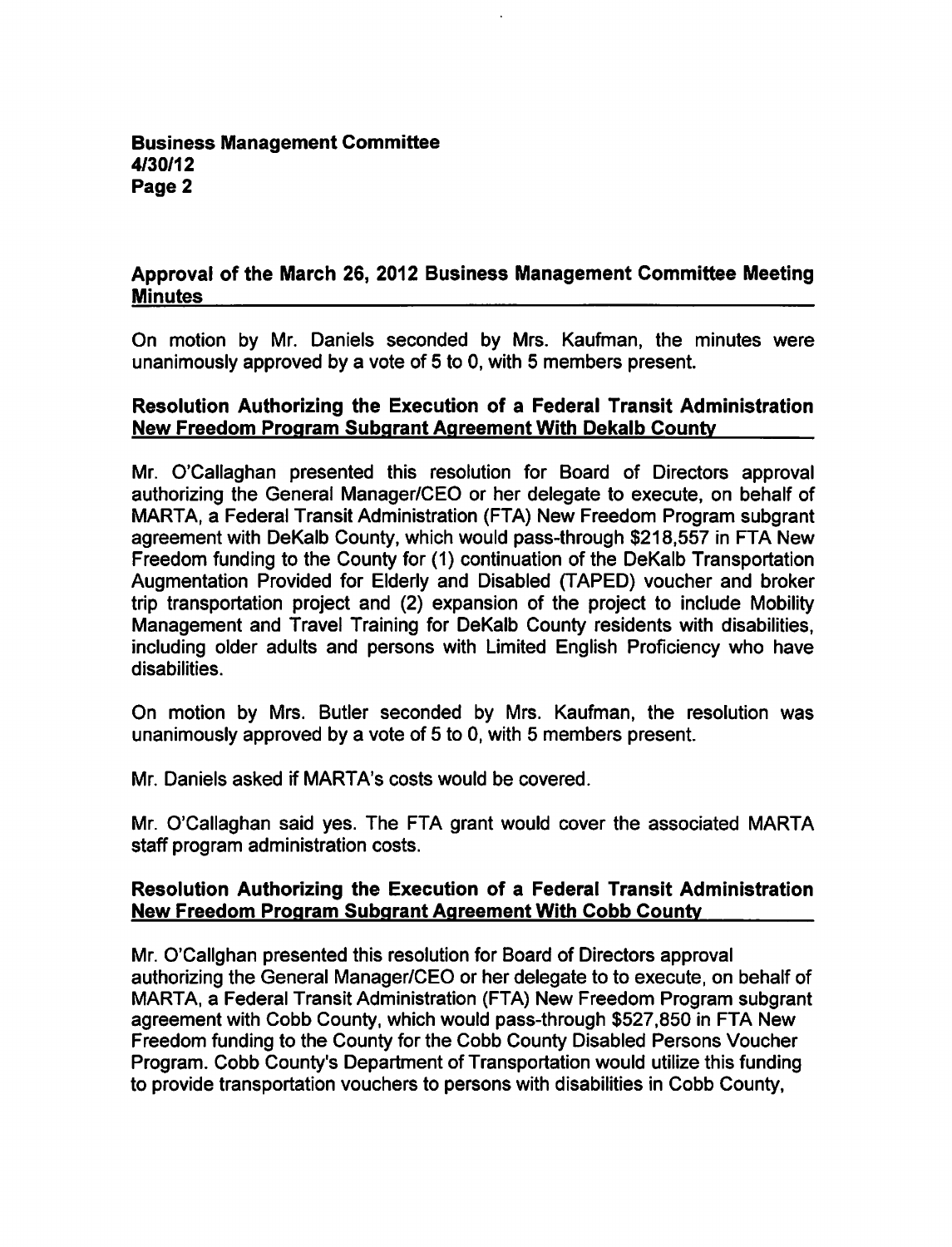ages 18 to 59, who live outside of the Cobb Community Transit (CCT) Paratransit Service Area.

On motion by Mrs. Butler seconded by Mrs. Kaufman the resolution was unanimously approved by a vote of 5 to 0, with 5 members present.

## Resolution Authorizing the Re-Establishment of MARTA's Commercial Paper Program

Mr. Hurley presented this resolution for Board of Directors' approval authorizing the General Manager/CEO or her delegate to approve the issuance, sale, execution, authentication and delivery of up to \$400,000,000 aggregate principal amount of Metropolitan Atlanta Rapid Transit Authority Sales Tax Revenue Commercial Paper Notes (Third Indenture Series), authorizing the payment of certain preliminary costs in connection with the issuance of the Commercial Paper Notes and making other provisions with respect to the foregoing.

Mr. Daniels asked what are the alternatives.

Mr. Hurley said staff is the information gathering stage; speaking with other agencies regarding short-term debt.

Mr. Daniels asked Mr. Hurley to explain further.

Mr. Hurley said staff is looking for short-term solutions for funding equipment with short useful life.

Mr. Daniels asked what are the overall savings.

Mr. Hurley said several million, based on projections.

Mr. Daniels requested that the Committee receive a quarterly debt structure briefing. He stated that everything should be looked at in terms of useful life.

Mr. Orkin asked what is MARTA's rating.

Mr. Hurley said P1; the highest rating.

On motion by Mrs. Butler seconded by Mrs. Kaufman the resolution was unanimously approved by a vote of  $5$  to 0.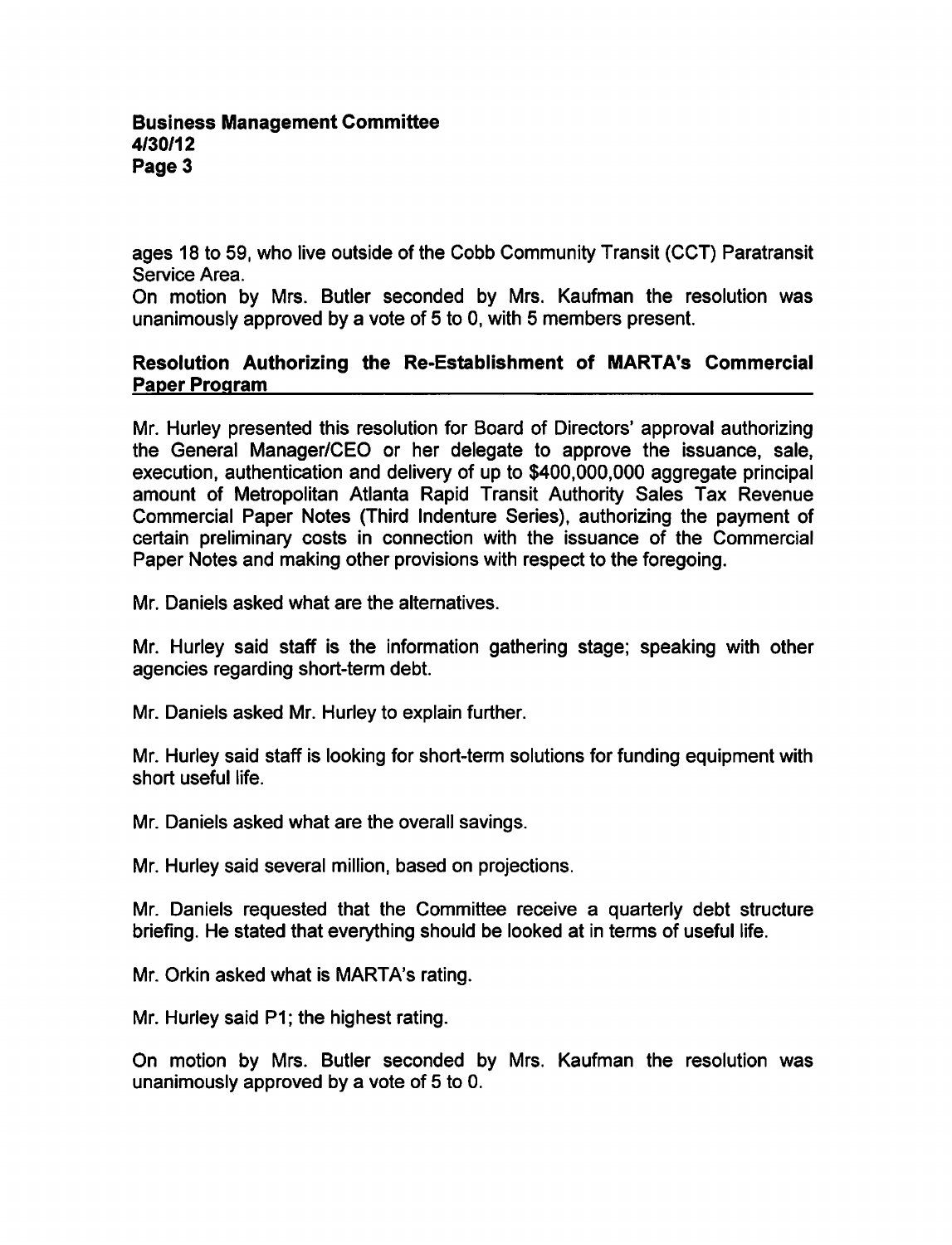#### Concessions Program Update

Ms. Whitfield provided the Committee an update on MARTA's Concessions Program.

**Phase I Financial Recap** 

- Year-to-Date Beverage Revenue
	- $\circ$  \$302,500 (\$1,050,000 between 2010-2015 quaranteed)
- Snack Revenue (2012-2015)
	- \$309,000 (Projected)
- ATM Revenue (2012-2015)
	- \$300,000 (Projected)
- Year-over-year beverage revenue currently averaging 25% higher in 2012 vs. 2011
- Actual and projected combined Phase I revenues total \$1,659,000 (2010-2015)

#### Phase II Program Objectives

- Using the results of the Psychographic, Retail Location and Financial Analysis study conducted in 2011 by Newmark, Knight Frank as a framework and benchmark, develop a robust retail program which delivers projected year-one revenues of \$1.7M to \$3.5M
- Establish 40 retail locations at 16 MARTA rail stations within an 18-24 month period
- Maintain long-term program control thus ensuring maximum revenues to MARTA

#### Phase II Next Steps

Issue a Request for Information (RFI) identifying the Phase II Food and  $\bullet$ Beverage and Specialty Retail Scope of Work. Invite RFI recipients to assess and respond to MARTA's concessions partnership opportunity from several perspectives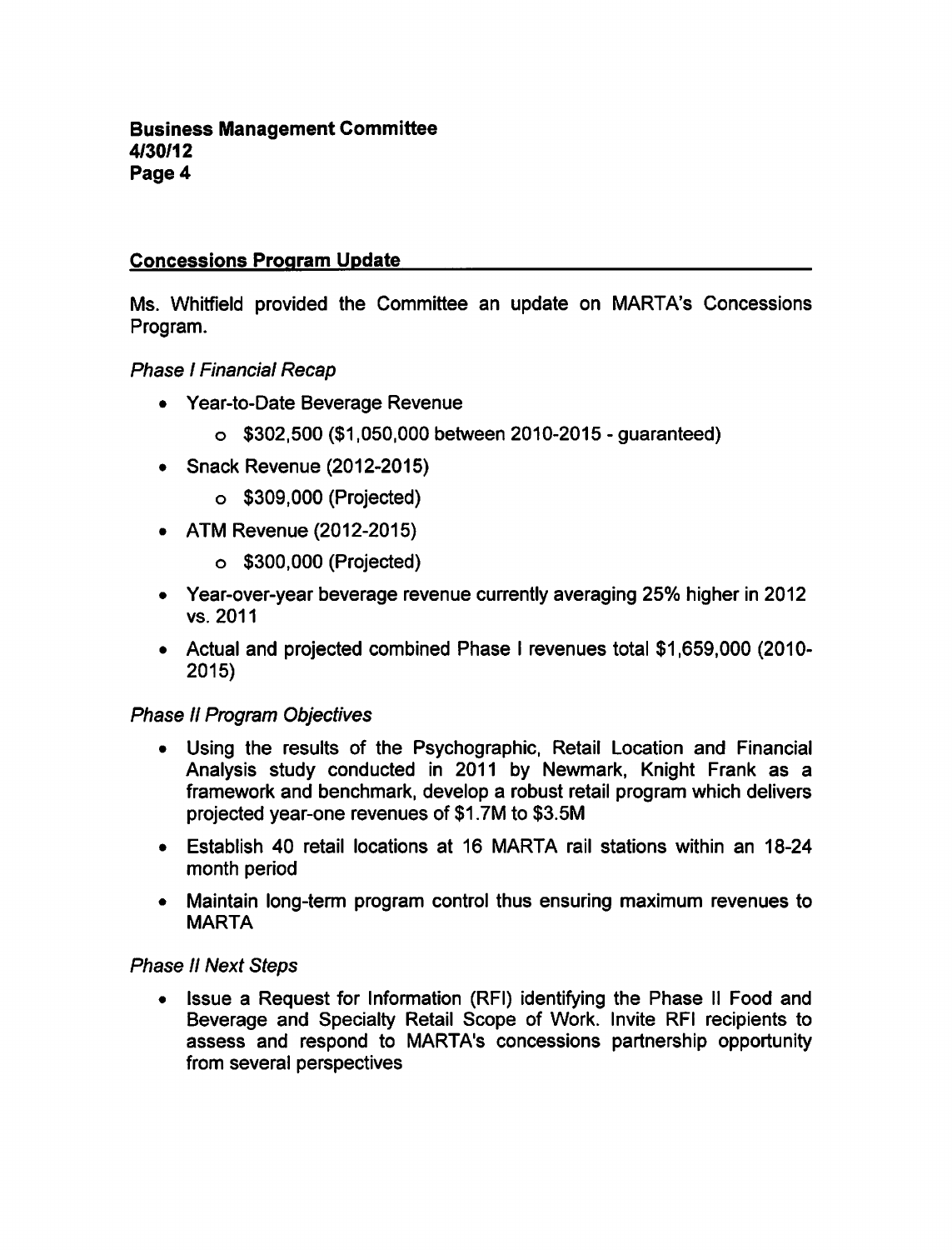- The RFI will be followed by an Industry Day in which MARTA invites interested parties associated with travel retail concessions to participate in information sessions which address specifics of the partnership opportunity
- The results of Industry Day discussions and interactions with interested parties will form the subsequent Phase II RFP (Food and Beverage and Specialty Retail)
- Staff will seek permission from the Board to issue the RFP after it has a firm understanding of the business practices which staff believes will position Phase II for long-term sustained growth and profitability

# Key Dates

- May  $4$  Issue Request for Information (RFI)
- August  $6$  Industry Day at MARTA
- August  $20 -$ Responses to RFI due
- September  $3 -$  Evaluation of RFI responses  $-$  Issue Report
- September 24 Request permission from the Business Management Committee to issue RFP
- $\bullet$  October 9 Board Approval
- October 22 Issue RFP for Phase II Food and Beverage and Specialty Retail
- $\bullet$  January 4 Responses to RFP due
- January 7-21 Evaluation of RFP responses/Write report
- January 28 Recommend successful proponent to Business Management Committee
- $\bullet$  February (TBD) Board Approval

## Briefing - Proposed FY13 Operating and Capital Budgets

Mr. Allen briefed the Committee on the FY13 Operating and Capital Budgets proposal.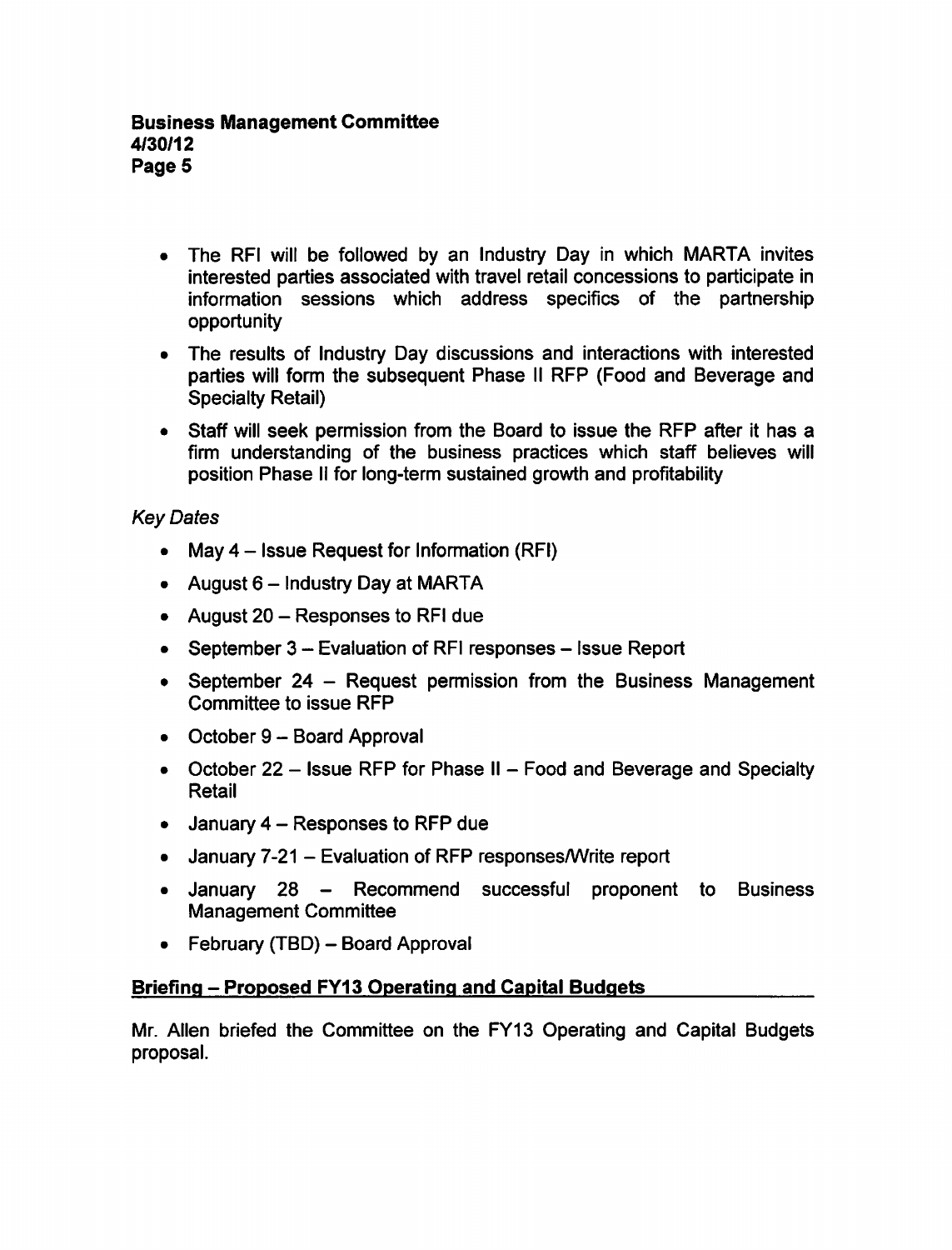# Original Working Plan

- Financials Based on February 2011 GSUEFC Sales Tax Projections, With Entire Increase Flexed To Operating (@ 85% To Operations, 15% To Reserves)
- Steady State Service Levels through FY2016
- Permanent Elimination Of 50/50 Sales Tax Restrictions (post 6/2/13)
- Continuation Of "\$0" Annual Salary Increases For All Rep and Non-Represented Employees (represents an 8 year period through the end of FY2016)
- No "New" Fare Increase Till FY 2014 (\$2.75 Base & 40 Pass Multiple)
- Capital Program  $@$  \$185M in FY 2012
- Reserves  $@ + l$ -\$85M At The end Of FY 2016
- Mid-Fiscal Year 2013 Budget Reassessment Based On Initial KPMG Phase II Reviews/Recommendations & TIA Referendum Impact

## Revisions to Plan

- Revised GSUEFC Sales Tax Forecast Received In December 2011
	- Loss of \$130+M (7%) Over FY 2012-16 Time Frame
- Non-Discretionary Annual Costs Of \$13.8M Added To FY 2013 Base
- Flexing Of \$25M Capital (5309 Funds) To Operating (Preventive Maintenance)
- Additional Federal Hwy Prev. Maint. Flex of \$5M for FY12 & \$5M for FY13
- No Extension Of 50/50 Relief beyond June 2013  $\bullet$
- Reserves Projected @ \$33.5M By End Of FY 2016  $\bullet$

## MARTA Long-Term Financial Sustainability

- Must Match Expenses To Revenues
	- Resize/Restructure Agency To Projected Revenue Streams (-\$40-50M)
	- Prepare For Labor Contract Negotiations (\$0 In FY 2012-16 Plan)
- Must Eliminate Dependency On Use Of Reserves To Balance The Budget $\bullet$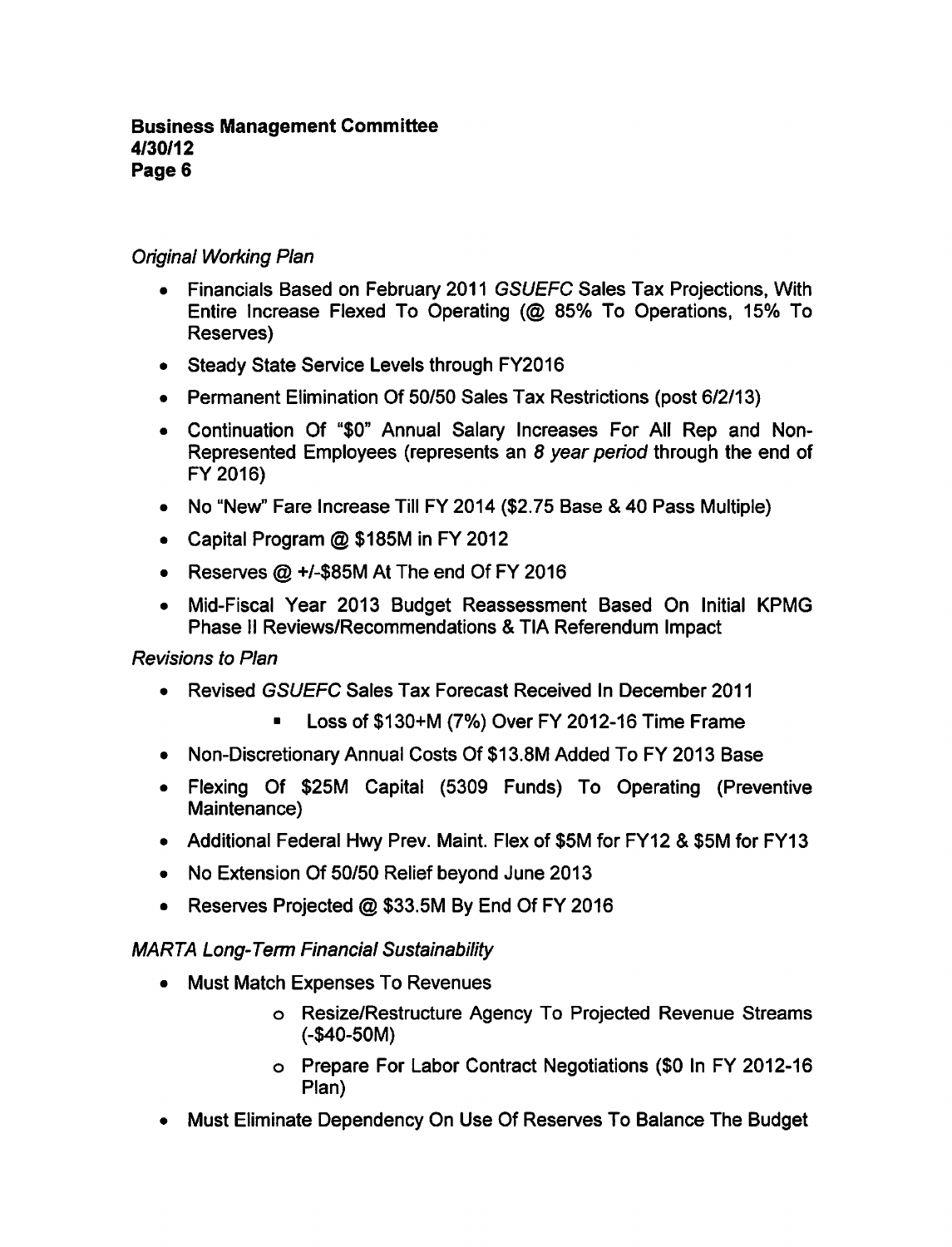• Must Maintain, At A Minimum, Marta Act Mandated Level Of Reserves (@ +/- \$40M Annually) Through 2012-2016 Plan Period

# Capital Budget Development Assumptions

- FY13 Model Assumption are the same as FY12
- Capital Sales Tax allocation based on March 2010 GSU forecast
- Federal Formula Funding remains constant
- Additional TIA Funding is NOT included
	- TIA SOGR and Expansion Planning included in the plan
- Project focus Safety/Regulatory/State of Good Repair
- Further emphasis on project execution  $\bullet$

# Briefing - February Monthly and February Year-to-Date FY 2012 Budget Variance Analysis and Financial KPIs

Mr. Allen briefed the Committee on February Monthly and February Year-to-Date FY 2012 Budget Variance Analysis and Financial KPIs.

Actual Revenues in the month of February were unfavorable by \$3.0M, or 8.7% due to the combined effects of the following:

- (1) an unfavorable variance in Sales Tax of \$3.5M or 18.2% which underperformed relative to the February plan as forecasted by the Georgia State Economic Forecasting Center
- $(2)$  a favorable variance in Other Revenue of \$0.4M or 57.5% due to the receipt of a realized gain on the Railroad Trust Investment (\$231K) from a prior year, as well as increased advertising revenue (\$147K) and
- (3) a favorable variance in Passenger Revenues of \$0.1M or 1.1% which was higher than budget due to ridership being higher than projected

On a February year-to-date-basis, actual Revenues were favorable by \$1.2M, or 0.5%. Of this amount, Passenger Revenues exceeded budget by \$2.3M, or 2.8% and Sales Tax receipts had an unfavorable variance of \$2.2M or1.7%.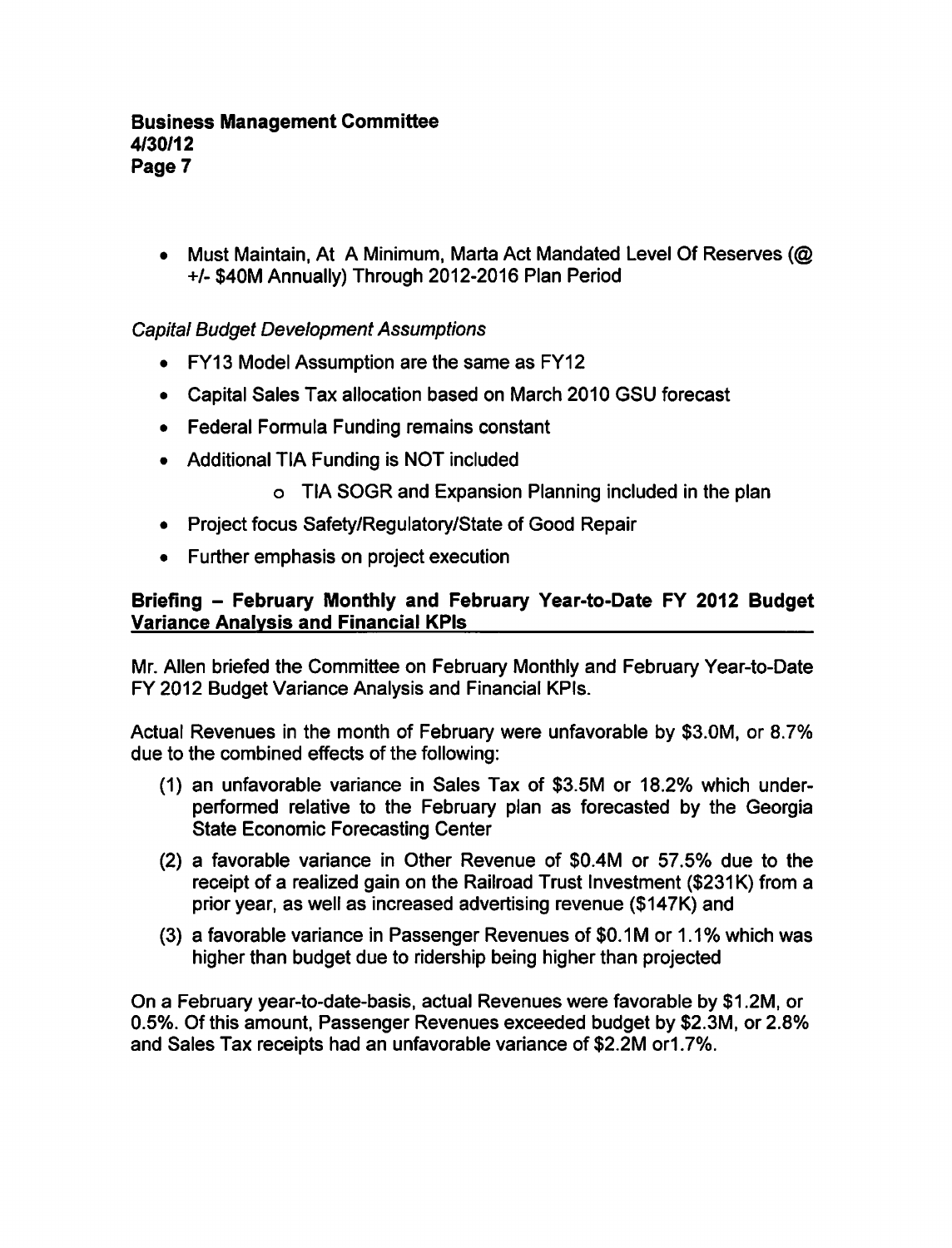Actual Expenses were under budget (favorable) by \$0.2M, or 0.6%, in the month of February. This positive variance was mostly due to the combined effects of the following:

- Salaries Wages being favorable by \$0.6M or 3.7% in the month of **February**
- Overtime Expenses were \$0.3M or 17.9% over budget (unfavorable) primarily in the Offices of Police, Rail Car Maintenance, and Rail Services due primarily to vacancies and having new Homeland Security required mandates throughout the year that required additional overtime by Police
- Benefits were unfavorable by \$1.2M or 12.7% due primarily to Healthcare Non-Rep and State Unemployment.
- Contractual Services were \$0.5M or 18.5% favorable due to timing related differences in expensing invoices
- CNG Fuel was \$0.02M, or 4.1% under budget
- Diesel Fuel was \$0.1M, or 15.8% under budget, due to running fewer miles than planned in February
- Other Materials Supplies were favorable by \$0.2M or 10.4%
- Other Non-Labor was unfavorable by \$0.3M or 14.1% due primarily to a timing difference in the telephone account (\$272K) and anticipated payouts associated with injury claims (\$117K)
- Capital charges were favorable by \$0.6M or 19.0% as more capital employees are being hired as well as more full time employees are charging to capital projects

On a February year-to-date basis, net operating budget expenses were under budget (favorable) by \$8.5M, or 3.1%, primarily due to the combined effects of the following:

- Salaries Wages—the largest portion of labor expenses which, when  $\bullet$ combined with overtime and benefits constitute over 74% of the annual operating budget—were favorable by \$6.1 M or 4.3% on a February yearto-date basis
- Overtime Expenses were \$2.5M or 18.4% over budget
- Benefits were favorable by \$0.6M or 0.7%
- Contractual Services were \$2.3M or 12.5% under budget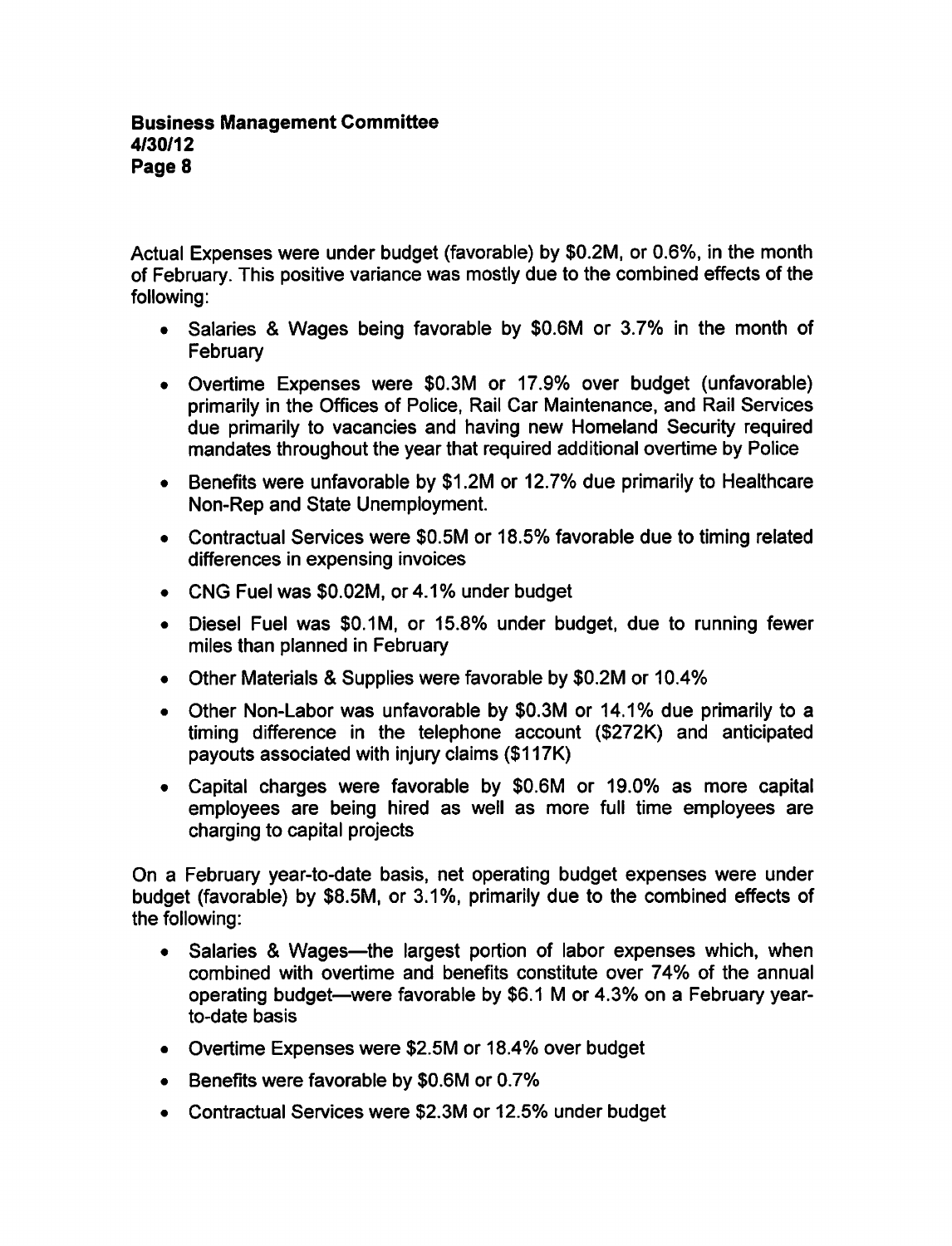- CNG Fuel was \$0.1M, or 2.2% over budget
- Diesel Fuel was \$0.4M, or 6.9% under budget
- Other Materials & Supplies were unfavorable by \$1.5M or 9.5%
- Other Non-Labor charges were \$2.0M or 9.2% under budget
- Capital charges were favorable at \$1.2M or 4.4% under budget

## Sales Tax Subsidy

- The Year-to-Date actual Net Operating Loss (deficit) of \$5.7M requires a sales tax subsidy of 60.5%, which is favorable to the budget
- $\bullet$ The Annual Budgeted Sales Tax Subsidy is 64.5%

#### Financial Key Performance Indicators

- February Budget Variance
	- The budget variance for the month of February was favorable at 0.63% under budget, mostly due to favorable variances in labor (vacancies) and contractual services costs
	- The budget variance for the Fiscal Year 2012 (the months of July through February) remains favorable at -3.13% under budget, mostly due to favorable variances in labor (vacancies) and contractual services costs (see Financial Analysis section for details).
- Combined Ridership  $\bullet$ 
	- Combined Ridership for the month of February was 10.9M unlinked passenger boardings, which exceeded the forecasted total of 9.3M by 1.6M trips, or 17.1%
	- Combined Ridership of 93.2M unlinked trips for the Fiscal Year 2012 (the months of July through February) exceeded the forecast of 84.1 M unlinked trips by 9.1M, or 10.9%.
- Bus Cost per Passenger Trip  $\bullet$ 
	- The Cost per Bus Passenger Trip of \$3.20 in February was better than the forecast of \$4.03 by \$0.83, or 20.6%.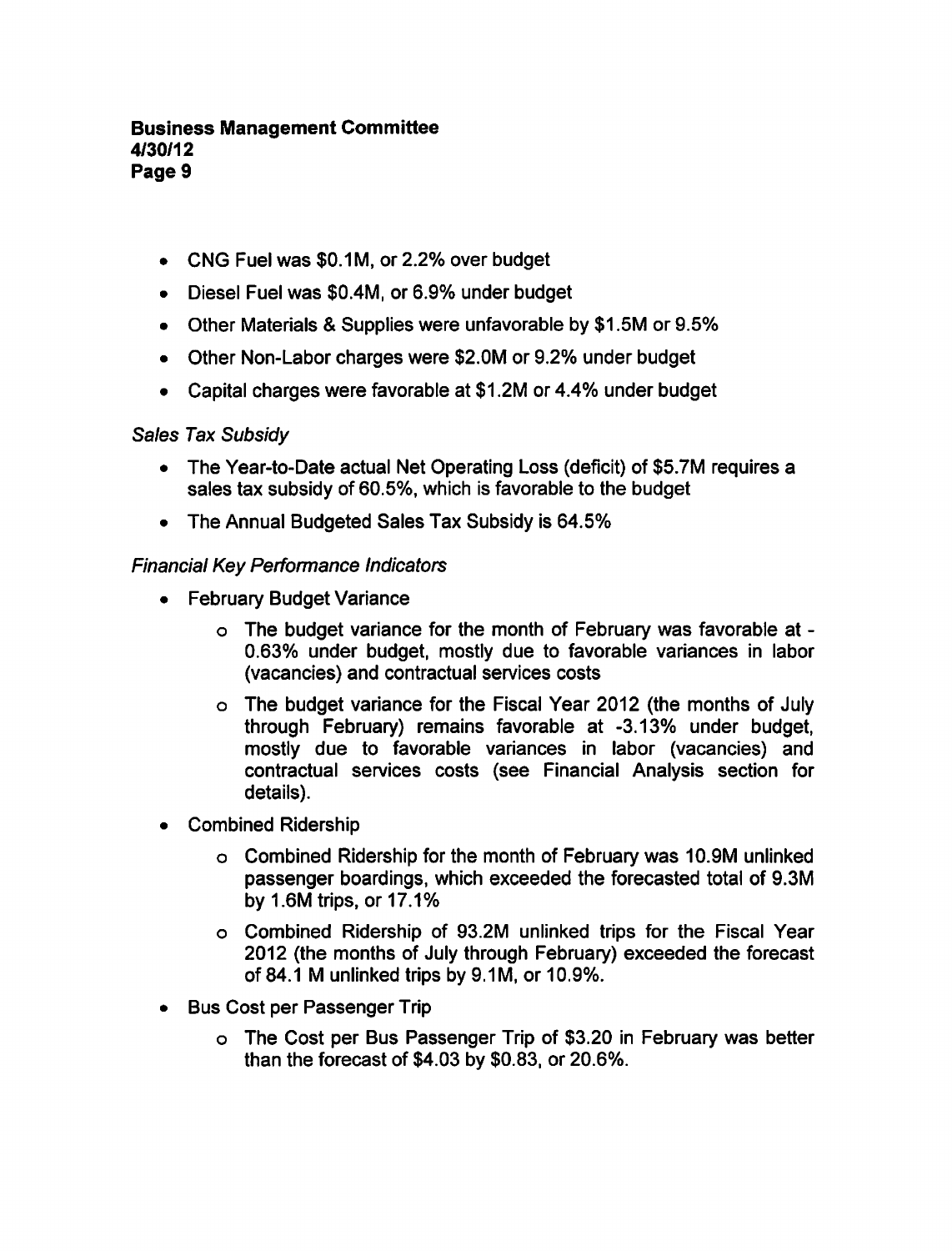- The Cost per Bus Passenger Trip of \$3.16 for the Fiscal Year 2012 (the months of July through February) was better than the forecast of \$3.82 by \$0.66, or 17.3%
- Rail Cost per Passenger Trip  $\bullet$ 
	- The Cost per Rail Passenger Trip of \$2.38 in February was better than the forecast of \$2.65 by \$0.27, or 10.2%
	- The Cost per Rail Passenger Trip of \$2.30 for the Fiscal Year 2012 (the months of July through February) was better than the forecast of \$2.51 by \$0.21, or 8.4%
- MARTA Mobility Cost per Passenger Trip  $\bullet$ 
	- The Cost per MARTA Mobility Passenger Trip of \$29.07 in February was better than the forecasted \$37.69 by \$8.62, or 22.9%
	- The Cost per MARTA Mobility Passenger Trip of \$30.21 for the Fiscal Year 2012 (the months of July through February) was better than the forecast of \$35.70 by \$5.49, or 15.4%

## Briefing - February FY 2012 Key Performance Indicators

Mr. Basta briefed the Committee on the February FY2012 Key Performance Indicators.

- Customer Service KPIs
	- o These 2 KPIs, measuring responsiveness of MARTA's Customer Service Centers have and continue to perform better than their **Targets**
- Bus Operations KPIs
	- Bus OTP and MDBF have again met the Target for the month of February and are improving on the Year-to-Date basis; MDBSI missed the Target, but is improving on the Year-to-Date basis; and the Bus Complaint rate has noticeably decreased relative to the Target and last year's actual rate
- Rail Operations KPIs
	- $\circ$  3 of 4 Rail KPIs have performed better than their Targets. Rail MDBF has missed the Target due, for the most part, to door